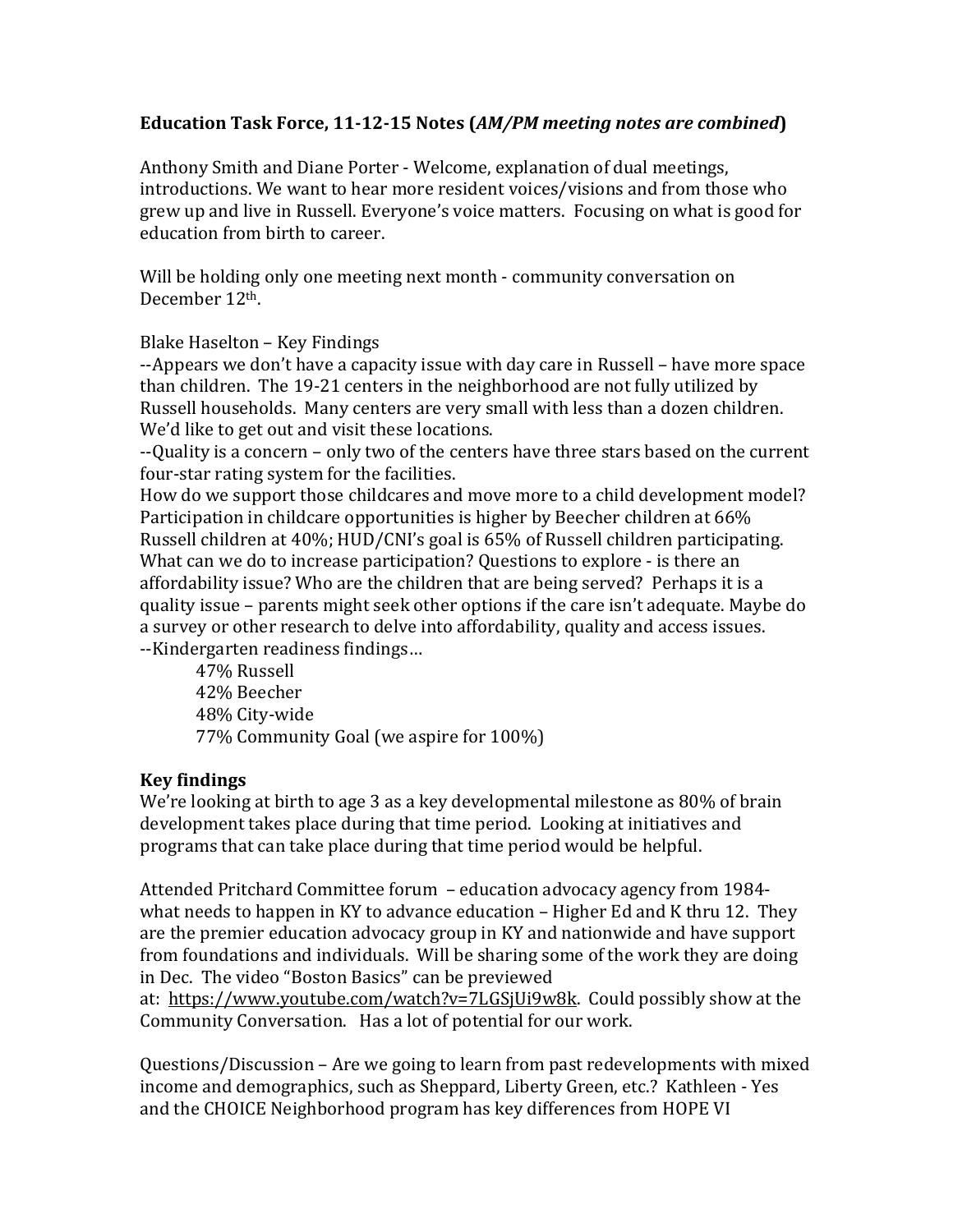regarding continued residency, and length of time to do the work, which will impact our planning.

Is the goal to have children in organized settings or to experience high quality regardless of location? Blake – High quality. To Kathleen – what are education goals in the CNI plan? Is there a minimum requirement they need to know when planning in order to get funding? Kathleen - yes – we can provide these at a later meeting.

3 Keys to developing the plan that guide our work

-Comprehensive approach – cradle to career and lifelong learning -Collaborative – still developing a matrix of who's offering what and where -Sustainable – everywhere, not limited to just Russell

Emerging Strategies

- Model components of the Harlem Children's Zone framework (includes prenatal thru high school); have a good track record of data
- Extended school services after school and during summer months
- Home/school relations
- Public libraries as critical partners
- Lifelong learning process

Other discussion:

-Baby colleges

-We need to keep our approach simple and approachable, use terms that people can relate too and talk about

-Create an Appendix with acronyms and what they mean

-Debrief the outreach workers so they can help translate jargon

-Ohio Valley Race to the Top "Transformation Pre-K"

-Promise Neighborhood in Berea – might want to look at theirs

-Minneapolis program -- Workforce development program didn't have a job placement component to it which left large numbers of trained but unemployed adults

-Challenge of finding data of what has been successful before programs lost funding -Neighborhood survey results will be shown at Joint TF mtg.; for more detailed data, we can drill down and look at gender and ages

-Need jobs with true livable wages to care for families

-Does the Mayor's office have profile of businesses and employment? Need to talk with the People TF about this. Cindy Reed with Kentuckiana Works has been going to People TF meetings.

-We want people to go to work anywhere – not just in Russell

Spoke to Metro United Way about opportunities for childcare centers to work with the Early Learning Campuses (ELC). Discussion: In addition to the children, let's think about what we are providing to the teachers and parents at the 19-21 childcare centers in Russell. Further, what other situations arise that need special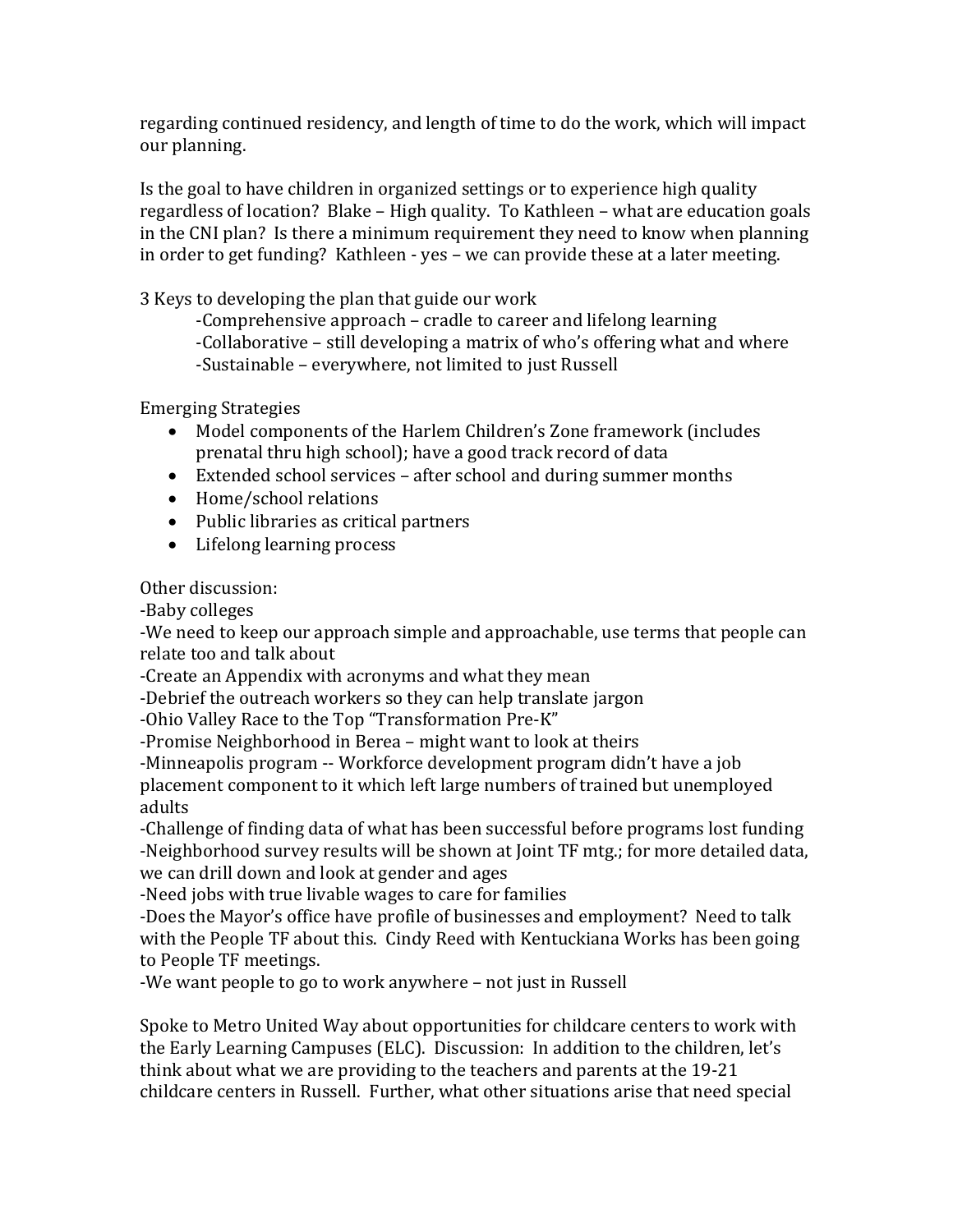attention or special services; after a diagnosis is provided, how do we provide those services and stability to a student to get them back into the classroom as quickly as possible. We need a community initiative to help children on a regular basis (i.e. volunteers). The Boston Basics video mentioned earlier speaks to the parents/guardians. All of our work as a TF should be a two to three generational approach. Parents might not have had a good experience in school, or are under stress. Go in with the mindset that parents want what's best for their kids. Russell has resources. We need to come as part of the solution – not have the only solution. Create other avenues to get information other than attending meetings – have outreach workers giving info about libraries, etc. Inform people in a way they can take/absorb it. When we talk about strategies, we focus a lot on place-based problems and not enough on issue-based problems; parents' experiences and situations, no matter where they are, will impact their children. There is a transition in Frankfort and we don't know how that will impact funding of CCAP.

Use Cradle to Career framework as our subcommittee structure; all members are asked to commit to a subcommittee based on interest.

**Presentation from Metro United Way (MUW),** Amy Neal – VP of Early Childhood Education at MUW.

Amy worked on Success by Six initiative – making sure children are prepared to enter kindergarten. What's going on in Russell now in prenatal to 5? Are there differences in the standards of preschool and kindergarten in the area?

Discussion: What programs are out there prenatal to 5 years old? How can we make connections and how we leverage? We have 50 partners working on this. Example: Extended Kindergarten Readiness Project (VA?) – operates through churches, meeting families where they are and using respected leaders/champions to help support Kindergarten readiness. Piece about the brain development from 0 to 3 – sometimes we make it harder than it needs to be. Everyday moment teaching, Socio-emotional skills are very important as well (i.e. how to listen, how to share, get along with each other, be a good friend).

-HANDS -Healthy Start -Head Start/Early Head Start -State-Funded Pre-K -United Way's Born Learning Academy (2 in Jefferson County - Cochran and Coleridge Taylor; this is KY's version of Baby College – using everyday moments as learning opportunities -First Steps -Reach out and Read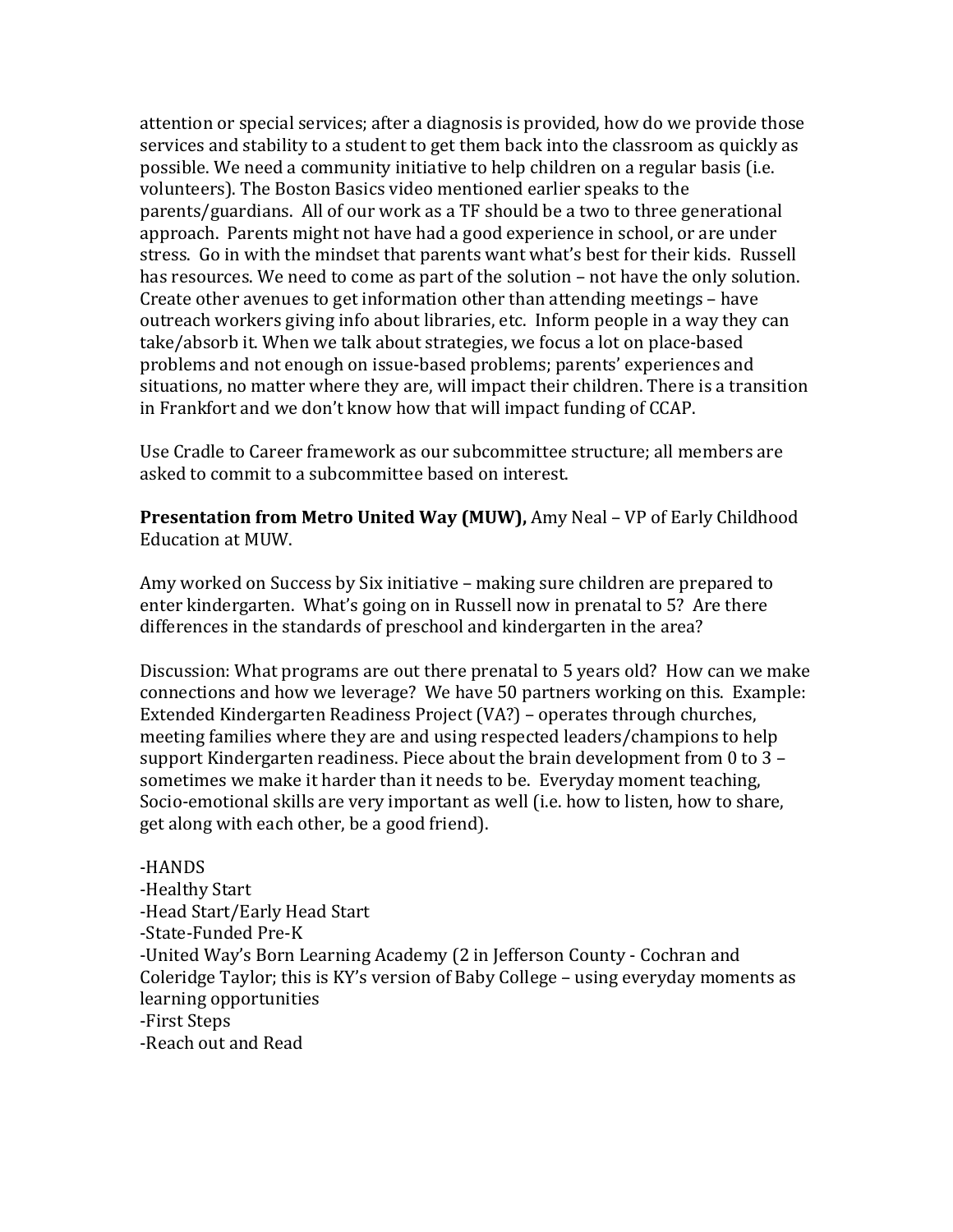Although we aspire 100%, the community set a goal of 77% of kids ready for kindergarten by 2020; currently we are at 52% in Jefferson Co. We use Brigance as a screening took to determine actual readiness.

Big things that matter:

-If in childcare center before school, that they provide high quality experience

-If at home – ensure that they are engaged

-Importance of the home/school partnership

-Smooth transition to kindergarten

-Critical that we don't reinvent the wheel – don't keep throwing things against the wall to see if they stick

-Lot of things out there, almost overwhelming, every situation is different -Kindergarten readiness varies dramatically by zip codes

Childcare participation stats for Jefferson County; Send Kim the data for Russell

29.5% of kids are in childcare 37% are at home or other 38% are in public pre-school and Headstart

Pillar of Cradle to Career - MUW is the convener of the cradle part of it. Many partners working on the 77% goal; we are working on clarity – making sure that they are clear on objectives:

1) Access

- 2) Quality (increasing number of high quality childcare centers)
- 3) Cradle to Career engagement of families and caregivers
- 4) Transitioning to Kindergarten

Discussion: How do you apply to a Born Academy? Any family in the community can attend the 6 sessions (stand alone, or preferably all). Childcare & dinner is provided. They learn how to use everyday moments as learning opportunities.

## **MUW Handouts, key areas in which MUW is leading for early childhood**

-Excellence Academies (4 years in Louisville) – high quality childcare centers, modeled after a program in Houston that works (Great Beginnings); strong results -Engaging families in neighborhoods – need to be developmentally on track on 2, 3,4 and 5 years of age. Use existing networks in communities to help families sign up for the Ages and Stages questionnaire (ASQ) – can fill it out, send it in, someone calls the family to discuss, it's scored to help identify potential delays to intervene early, family is connected with resources. They can get home visits; they get a free book every time they fill out the ASQ questionnaire. In 40210 there are about 400 children using it, but there are 1,100 children under 5 in that zip code. What can we do to reach out to the other 700 children? MUW to get us numbers for Russell and where the most referrals are coming from.

-Starting projects with churches – some doing kindergarten readiness in their vacation bible school.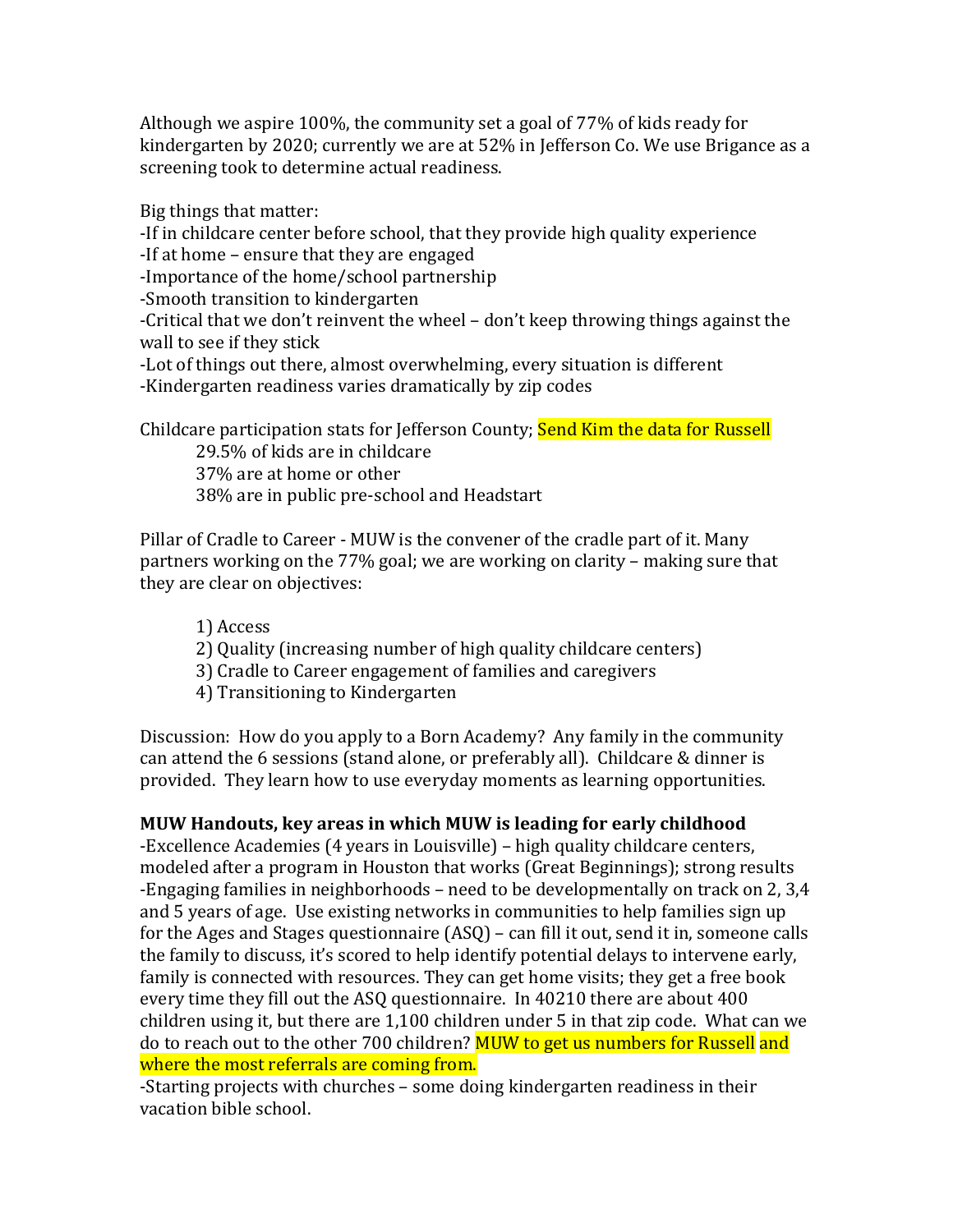We need to focus and moving in the same directions, and committed to work on things that aren't working and focus on things that are working to get results.

Discussion: 4C's (Community Coordinated Childcare) – could attend a meeting to explain their program, differentials between the ratings, training and technical assistance for stand-alone childcare centers. It used to be voluntary, it is now mandatory for any center receiving any sort of subsidy to enroll in the state rating system and they begin as 1 star. It was a 4-star system but is now turning into 5 stars. In Russell, the two centers with 3-stars are miniversities, Oak and Acorn and LCCC's. KY rec'd Race to the Top grant and 90% of that grant is to revise the rating system. We want to encourage the centers to strive to be more than a 1; the more the community knows about the rating system, the better parents can choose a center and will motivate the centers to improve. Childcare center workers have low wages & high turnover. Working to train childcare staff who are looking to get additional training, but also need support (i.e. coaches, etc.) so the training they get can be carried over into their work. The higher you go creates a financial situation; Ratios, Teacher credentials, Curriculum. Consider placing banners on buildings to show their ratings, consider other easy and visible and environmental changes. Dr. Haselton to get the existing criteria for the star rating system and share with the TF. To have a successful Transformation Plan – we need it to be multi-generational – must have a parental engagement piece and wrapped around the cradle to career. Take care of the whole continuum – family package around the work. Assessments of where people are so you know where they need to go: Students & Childcare Centers. Have to know what is being taught, where it needs to be tweaked so we know what kind of money to ask for; trainings, real estate, more staffing, etc. Early registration is important with transitioning to kindergarten.

Ages & Stages (ASQ) is an issue-based strategy (vs. place based). Have used the tool in all neighborhoods. Kindergarten readiness pillar does a progress meeting with the Mayor. There is great stuff out there, it's not connected or leveraged. Are there programs in the hospitals that follow up with families who've just had babies? Former program in health clinics where therapist would come to the home to address developmental difficulties – walking, hearing, etc. – could get into head start earlier.

Bright Beginnings (mentioned earlier mtg., teachers have CDAs). Using a new tool called "Class" about teacher and student interaction. Teachers have mentors and professional learning communities

Excellence Academies – one at Keystone Learning Academy – backs up to McFerran. 66% entered school kindergarten ready. Director was a strong leader. GE built a natural playground there. Neighborhood House Excellence Academy in Portland. Working with an outside evaluator to see how it's working.